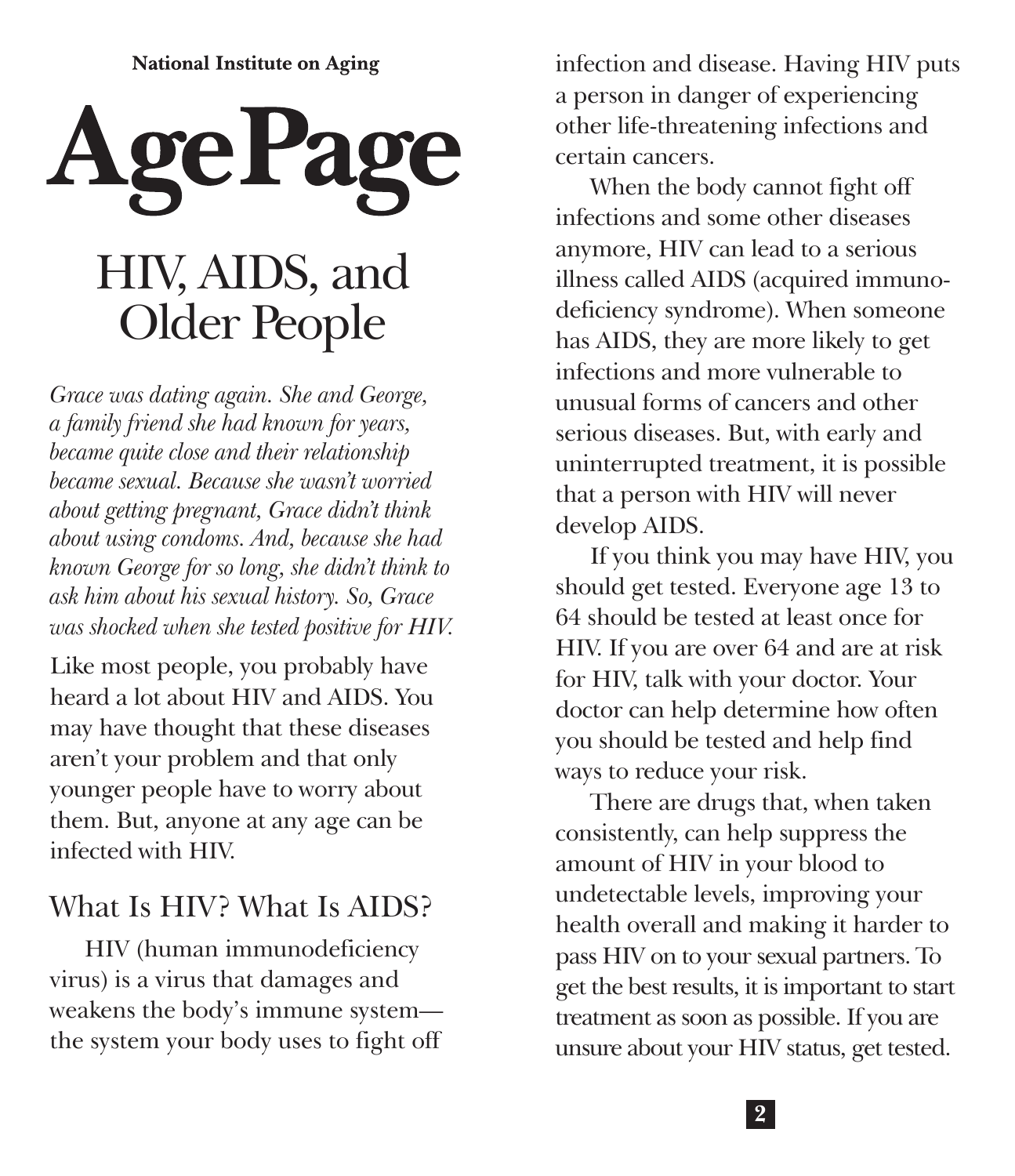Always protect yourself and your partners when having sex or using needles.

### How Do I Get Tested for HIV?

A small blood sample, mouth swab, or urine sample is used to test people for HIV. It can take as long as 3 to 6 months after initial exposure for the signs of the virus to show up in your blood, and years before you show any symptoms.

You can be tested at a doctor's office, hospital, community health center, or other health clinic. Some

#### Finding a Place to Get Tested for HIV

Your doctor or other healthcare provider can test you for HIV or tell you where you can get tested. Or, the following resources can help you find a testing location:

- HIV Testing and Care Locator, *<https://locator.hiv.gov>*
- Centers for Disease Control and Prevention, 1-800-232-4636 (toll-free) or *[https://gettested.cdc.gov](http://gettested.cdc.gov/)*
- Your local health department, ww*[w.naccho.org/programs/community](http://www.naccho.org/programs/community-health/infectious-disease/hiv-sti)[health/infectious-disease/hiv-sti](http://www.naccho.org/programs/community-health/infectious-disease/hiv-sti)*

Drugstores also sell home testing kits (such as the Home Access™ HIV-1 Test System or the OraQuick® In-Home HIV Test).

places have mobile testing vans. AIDS services organizations also may provide testing. At-home testing kits are also available.

Depending on where you go, testing may be free. You may be able to choose to take the test without giving your name. Many providers or groups that offer HIV testing also provide counseling.

If you choose to take a test at home, make sure to use a test that has been approved by the U.S. Food and Drug Administration (FDA). If the test has not been approved by the FDA, it may not give accurate results. Home tests are sold at drugstores and online. Follow up with your doctor to confirm the results of at-home tests and, if necessary, begin treatment.

## How Is HIV Transmitted?

Anyone, at any age, can get HIV. People usually acquire HIV from unprotected sex with someone living with HIV, through contact with HIVinfected blood, or by sharing needles with a person living with HIV. You may be at risk if:

■ *You had sex without a latex or polyurethane condom.* The virus passes from the person living with HIV to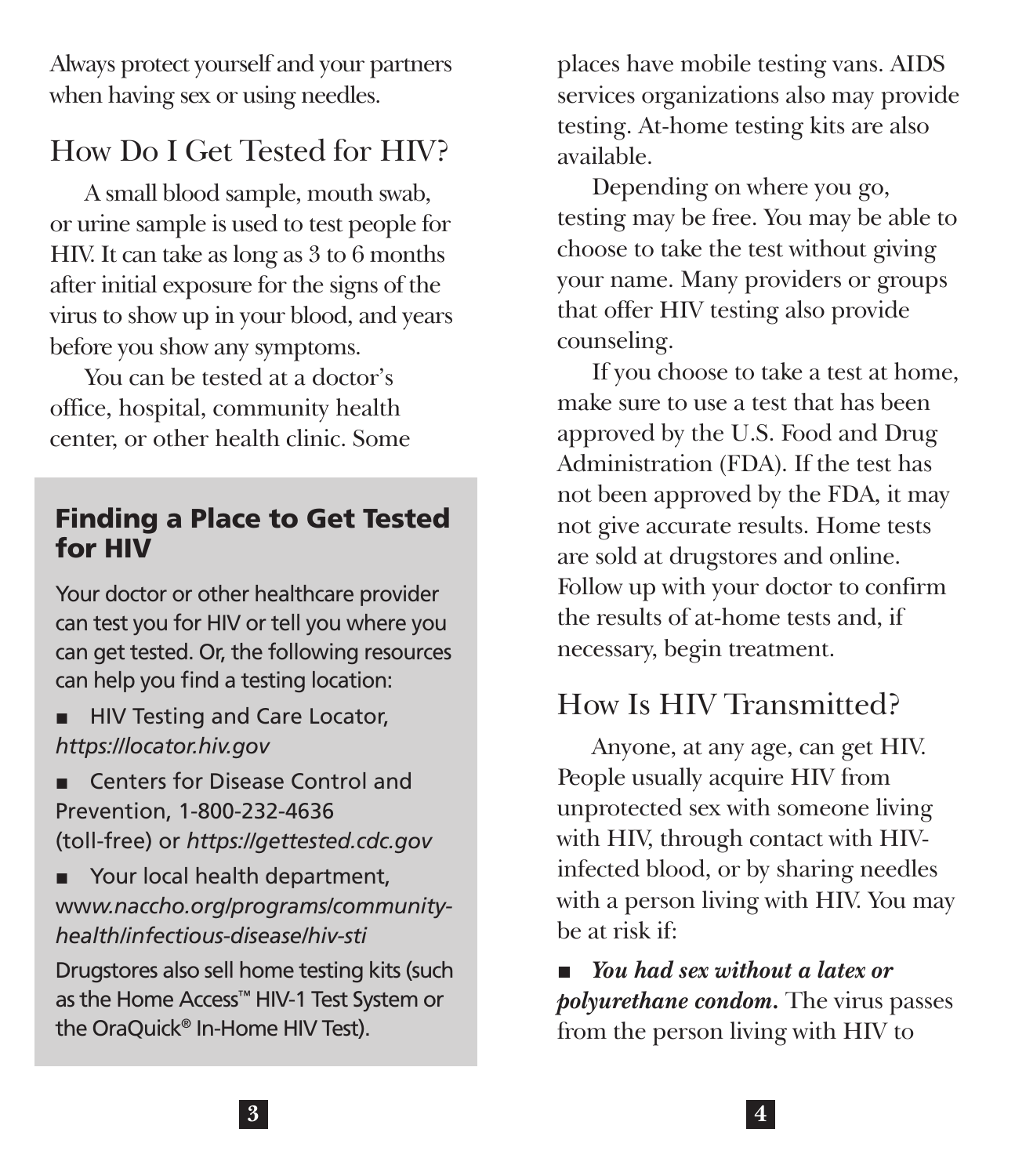his or her partner via blood, semen, or vaginal fluid. During sex, HIV can get into your body through body fluids and any opening, such as a tear or cut in the lining of the vagina, vulva, penis, rectum, or—rarely—the mouth. Latex condoms can help prevent HIV transmission between sexual partners. (Natural condoms, like condoms made from lambskin, are not as effective as latex and polyurethane condoms at protecting against HIV/AIDS.)

■ *You or your sexual partner(s) have shared needles with a person living with*  **HIV.** People who inject illegal drugs are not the only people who might share needles. For example, people with diabetes who inject insulin or draw blood to test glucose levels could also share needles. Talk to your partner(s) about their drug and sexual history, and always use a new, sterile needle for injections.

■ *You had a blood transfusion or operation in a developing country at any time.* 

■ *You had a blood transfusion in the United States between 1978 and 1985.* 

■ *You were diagnosed with or treated for hepatitis or tuberculosis (TB) at any time.* 

#### Talk to Your Partner(s) About Their Drug and Sexual History

Learning more about HIV risks can help you stay healthy. Even though it may be hard to do, ask your partner about his or her sexual history and whether he or she has ever shared needles. You might ask: *Have you been tested for HIV? Have you ever had unprotected sex? Have you injected drugs or shared needles with someone else?* 

# What Are the Symptoms of HIV?

Many people do not notice symptoms when they first acquire HIV. It can take as little as a few weeks for minor, flu-like symptoms to show up, or more than 10 years for more serious symptoms to appear, or any time in between. Signs of early HIV infection include flu-like symptoms such as headache, muscle aches, swollen glands, sore throat, fevers, chills, and sweating, and can also include a rash or mouth ulcers. Symptoms of laterstage HIV or AIDS include swollen glands, lack of energy, loss of appetite, weight loss, chronic or recurrent diarrhea, repeated yeast infections, short-term memory loss, and blotchy lesions affecting the skin, mouth, eyelids, nose, or genital area.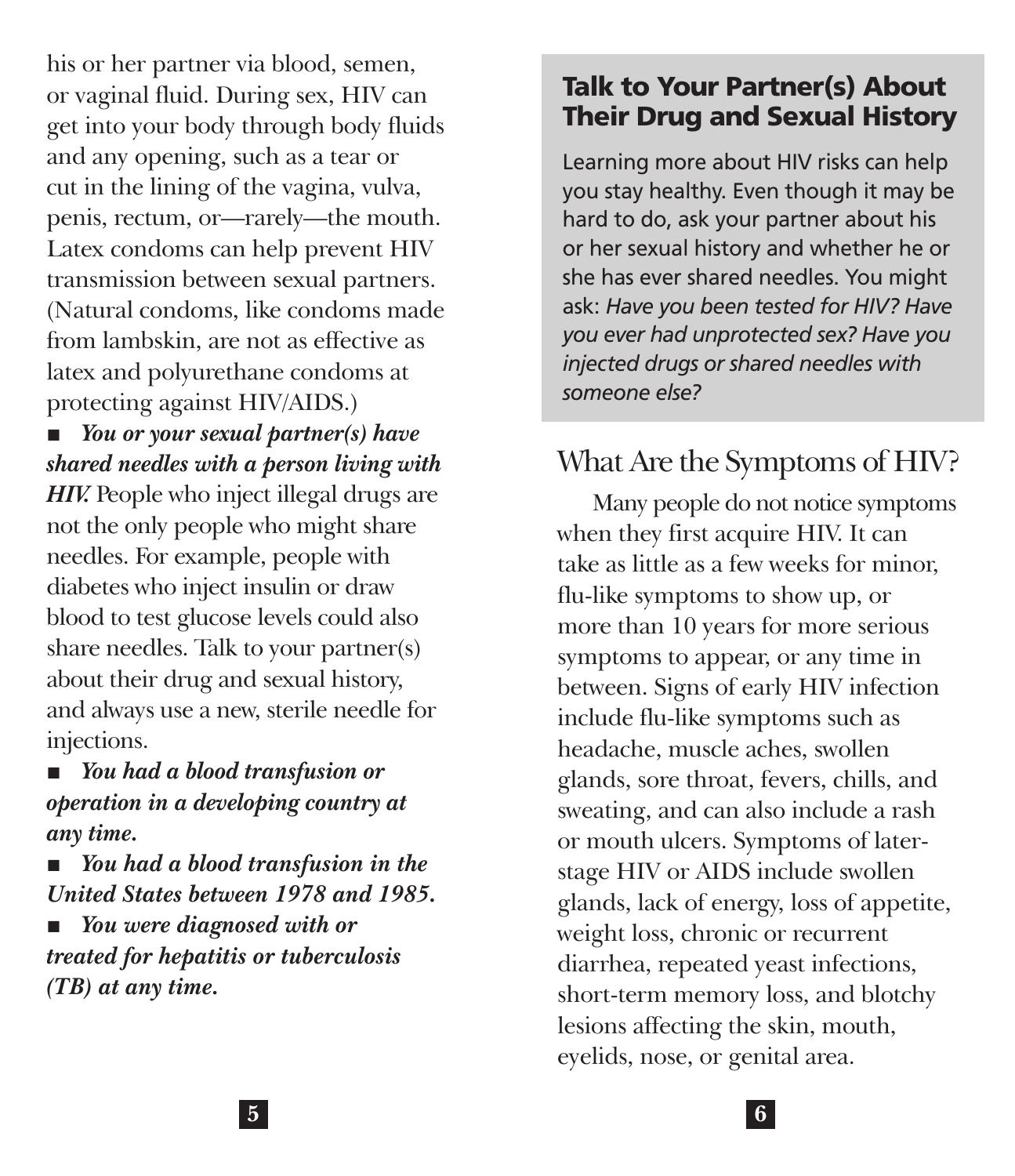#### Is HIV/AIDS Different in Older People?

A growing number of older people are living with HIV/AIDS. One reason is because improved treatments are helping people with the disease live longer. Nearly half of people living with HIV in the United States are age 50 and older. Many of them were diagnosed with HIV in their younger years. However, thousands of older people get HIV every year.

Older people are less likely than younger people to get tested, so they may not know they have HIV. Signs of HIV/AIDS can be mistaken for the aches and pains of normal aging. Older adults might be coping with other diseases and the aches and pains of normal aging that can mask the signs of HIV/AIDS.

Some older people may feel ashamed or afraid of being tested. Plus, doctors do not always think to test older people for HIV. By the time the older person is diagnosed, the virus may be in the late stages and more likely to progress to AIDS.

Remember, if you are at risk, get tested regularly for HIV.

For people who have HIV, it is important to start treatment as soon as possible after diagnosis. Treatment can help reduce the level of HIV in the blood to undetectable levels. When treatment makes HIV undetectable, the possibility of spreading the virus to a sexual partner becomes very low. This is known as *treatment as prevention* (TasP).

## Facts About HIV/AIDS

You may have read or heard things that are not true about how you get HIV. Here are the facts:

- You *cannot* get HIV through casual contact, such as shaking hands or hugging a person with HIV/AIDS.
- You *cannot* get HIV from using a public telephone, drinking fountain, restroom, swimming pool, whirlpool, or hot tub.
- You *cannot* get HIV from sharing a drink.
- You *cannot* get HIV from being coughed or sneezed on by a person with HIV/AIDS.
- You *cannot* get HIV from giving blood.
- You *cannot* get HIV from a mosquito bite.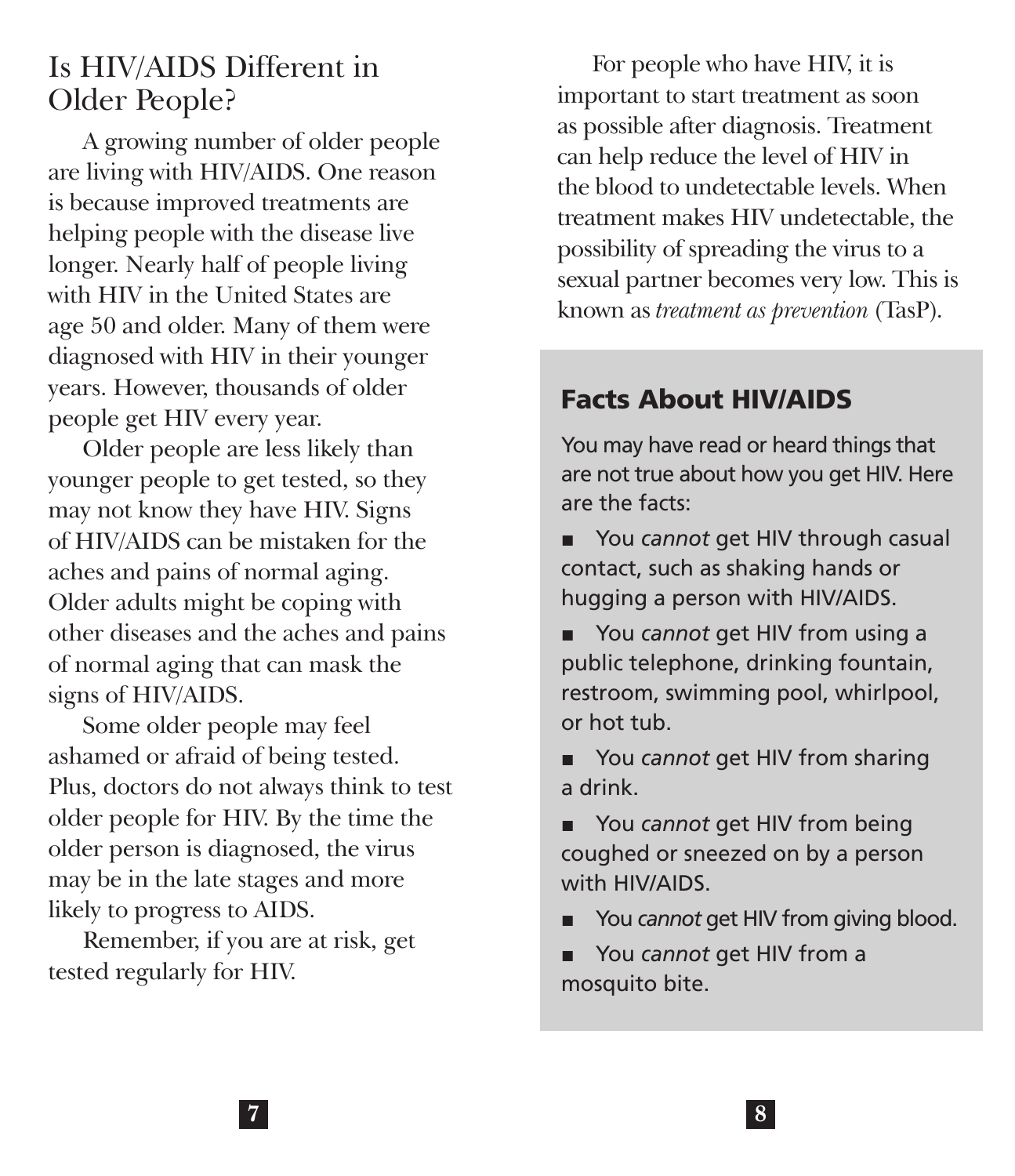Even when the disease is well controlled, people with HIV may develop aging-related conditions at a younger age. HIV and its treatment can also affect other parts of the body, such as the brain and the heart. For example, people living with HIV are significantly more likely to develop cardiovascular disease than people without HIV. Older people living with HIV also have an increased risk of dementia. Talk with your doctor if you are concerned about how living with HIV could affect you as you grow older.

## Is There a Cure for HIV?

There is no cure for HIV. But if you acquire the virus, there are drugs that help suppress the level of HIV in the body and prevent its spread to other people. Doctors use a combination of drugs called HAART (highly active antiretroviral therapy) to treat HIV/AIDS. Although it is not a cure, HAART has greatly reduced the number of deaths from HIV-related complications in the United States. HIV has become like a chronic disease, and people living with HIV receiving successful treatment can live a long and healthy life.

## Preventing HIV

Remember, there are things you can do to keep from getting or transmitting HIV. Take the following steps to lower your risk:

■ If you are having sex, consider limiting your number of sexual partners. If you or your partner is having sex with other people, or if you don't know his or her sexual or drug history, always use protection. The more partners you have, the more likely you are to be exposed to a sexually transmitted infection.

■ Before having sex with someone, talk with them about HIV. Ask about their sexual and drug history. Get tested for sexually transmitted infections every year.

■ Learn about the risks of different sexual activities and reduce your risk. (See the CDC's HIV Risk Reduction Tool at *<wwwn.cdc.gov/hivrisk>* for information about the risk associated with specific sexual behaviors.)

■ Use male or female condoms (latex or polyurethane) during sexual intercourse.

■ Do not share needles or any other equipment used to inject drugs. Always use new, sterile needles for injections.

■ Get tested if you or your partner has had an operation or blood transfusion in a developing country at any time.

I **9 10**